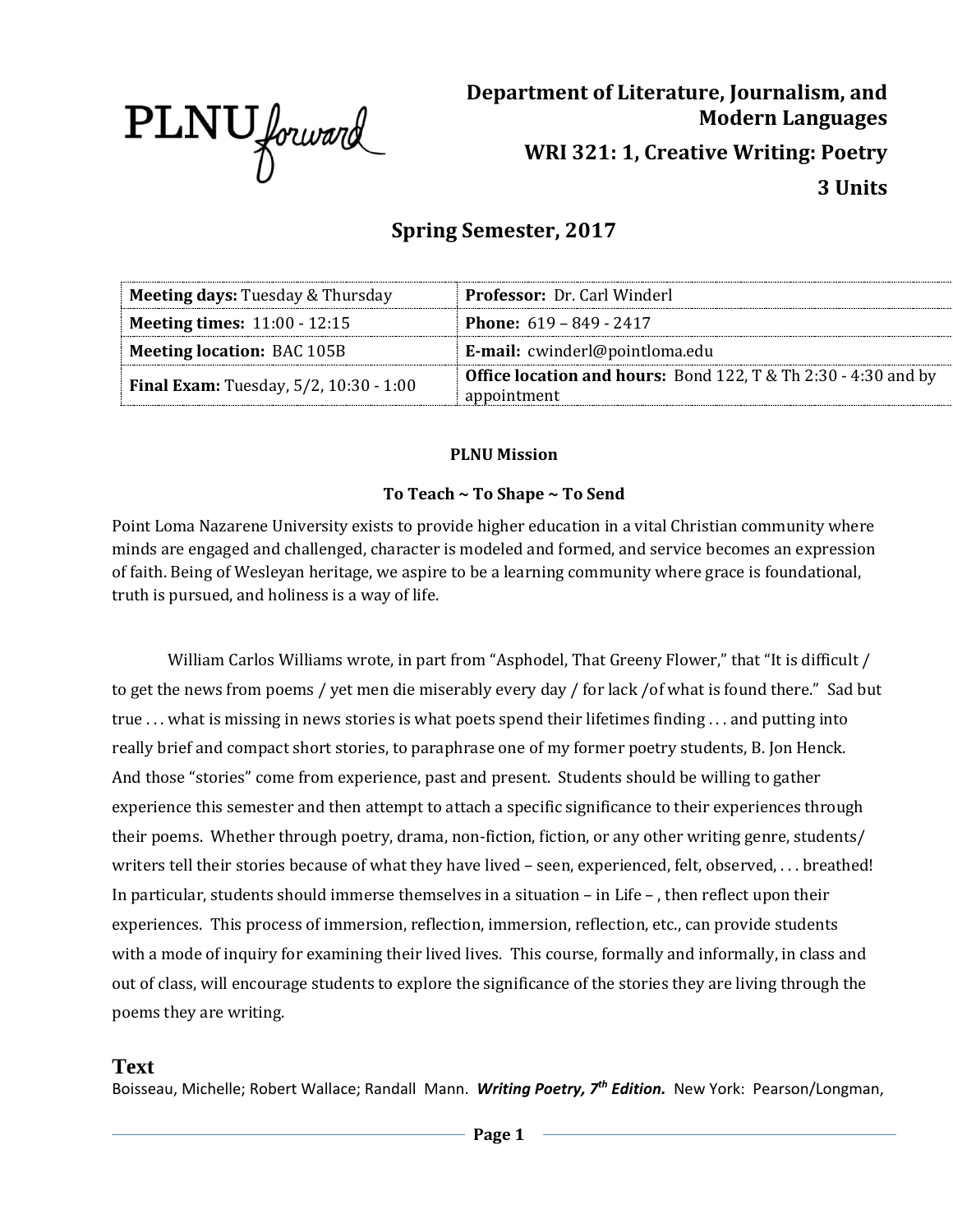# **Course Description**

This course will focus on the process and the product of the writing experience that produces poetry. Each student will be expected to participate in every class session as reader and listener; poetry has its origin in both the oral and aural experience, and all the techniques available to the poet will be examined and practiced. Students will engage the poetry of the past and present; the poets of the past and present; and especially those poets in-class and their poems. Furthermore, students will explore the timeless ideas and urges that inspire writers to share their experiences and the essence of their lives with others in the written mode.

# **Course Objectives**

To acquaint the student with poems by investigating various models from times past and present and places near and far;

To introduce the student to the various and multiple processes for creating poems;

To provide specific strategies, techniques, and concepts for producing poems;

To expose the student to the advantages of affirmative feedback and constructive criticism in the workshop and mentor formats.

In addition, this course will enable students to experience the Institutional Learning Outcomes as members of the PLNU Community; they will:

> display openness to and mastery of foundational knowledge & perspectives; think critically, analytically, and creatively; communicate effectively; demonstrate God-inspired development and understanding of self and others; live gracefully within complex professional, environmental and social contexts; engage in actions that reflect Christian discipleship in a context of communal service and collective responsibility; and serve both locally and globally in a vocational and social setting.

Furthermore, this course will also enable students to experience the Departmental Program Learning

Outcomes as members of the LJML Department; they will:

apply creative and advanced skills in various forms and genres of writing; demonstrate knowledge of the conventions and terminology of creative and advanced writing within literary and non-literary texts;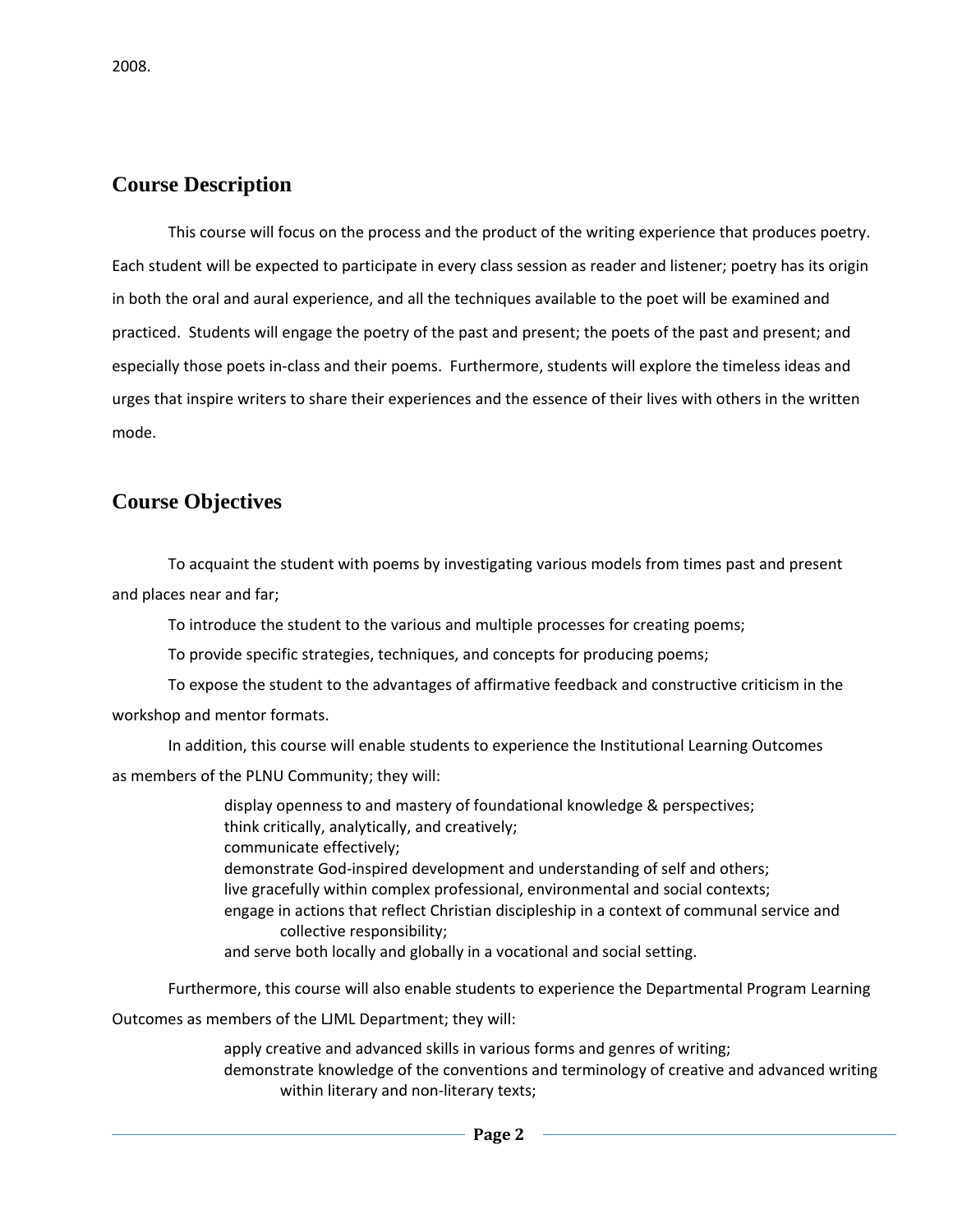demonstrate knowledge of major literary-theoretical perspectives and terminology; develop connections between the literature and language studied and the contemporary world; engage writing and editorial processes through campus publications and external internships.

In addition, this course will enable students to experience the Course Learning Outcomes as members of the LJML Department; they will:

- 1. identify (knowledge, comprehension) aspects of theory, style, and structure in works of poetry;
- 2. analyze (analysis) poetry written by professionals and peers to determine authors' writing techniques in relationship to target audiences;
- 3. craft (application, synthesis) poems using descriptive and evocative language, imagery, rhyme, meter, form, and other advanced writing conventions;
- 4. demonstrate (application) ability to improve the quality of their own work and the work of others via practices of editing and revision;
- 5. position and format (analysis, evaluation) submissions for publication in a professional manner.

# **Topical Course Outline**

The course material will be presented in the lecture, discussion, and collaborative learning formats while each student will be required to present in class, through an oral reading, a minimum of two poems. A ten- to fifteen-minute discussion will follow each student's poem. Approximately thirty minutes of each class will be devoted to this workshop format. The remaining class time will focus on the assigned readings examining the process of creating poetry and discussing the poems in the text and handouts that have stood the tests of time and exposure. From the first day, students will be expected to mine their observations and experiences for personal impressions and expressions in their poetry of how the essence of their lives is being impacted.

# **Course Requirements**

If students wish to master the course material, **CLASS ATTENDANCE** is necessary – Imperative for students who wish to pass the course with any kind of respectable grade. Students may rest assured there is an inexplicable correlation between class attendance and grade performance. N. B.: I will take Daily Attendance.

The daily **READING ASSIGNMENTS** should be considered as minimum requirements. Read as widely as possible for this course, from the assigned text on the syllabus to any other supportive collateral reading the student might discover. Individuals differ in reading ability, and some students might be able to read much more than the minimum requirements. Warning!!! Occasional **POP QUIZZES,** however, will be given at the discretion of the instructor.

In addition to in-class writing assignments and an occasional Pop Quiz, each student will be required to write at least six poems and present at least two of them in class in a workshop format. Length and subject matter will be revealed throughout the course on an ongoing basis.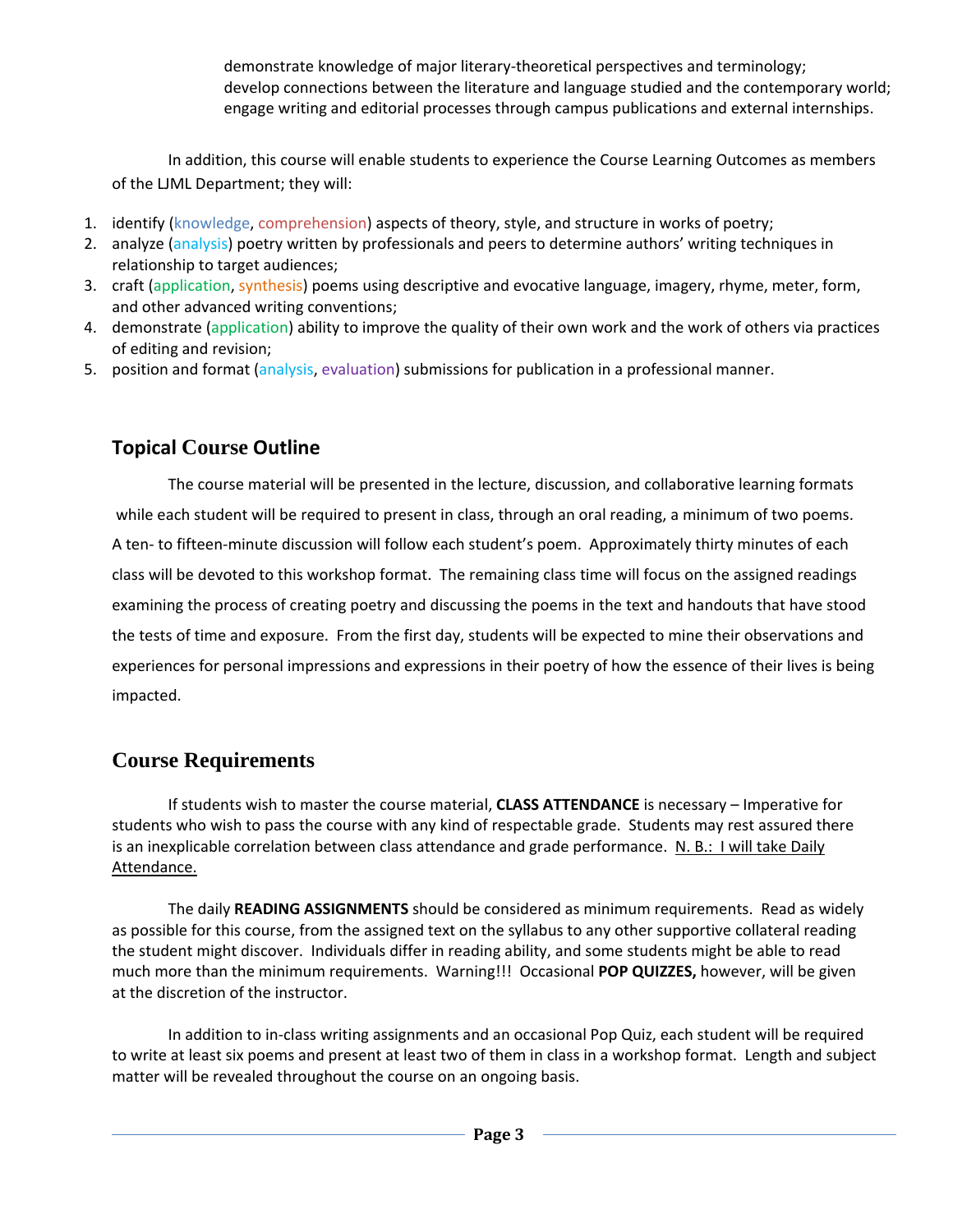At least one poem must be workshopped on or before Thursday, February 23<sup>rd</sup>; and at least one more must be workshopped before Tuesday, April 25<sup>th</sup>.

For in-class writing, students will be expected to translate observations or experiences into a one-page 100-200 word "Reflection." These short assignments could be character sketches; re-created events, scenes, or conversations; descriptions of people, places, or things; or any re-lived personal trip, journey, or specific travel – "recollected in tranquility." Any 'reflection' could further serve as pre-writing part of a rough draft for a poem. [Along with journals, dairies, or logs, these "reflections" have the potential to be the student's most personal, insightful, individual, meaningful, lasting, and treasured practice "places" available to visit and re-visit.]

In addition to embracing and adopting the multiple skills, strategies, and techniques for successful writing poetry, as will be discovered and discussed from the text, additional suggestions for earning a "Good Grade" on poetic efforts: poems must be printed out by a computer. Students should always consider their reader's eyes and see to it that the type is dark and legible and that the font is simple.

**AVOID PLAGIARISM!!!** Students must not copy from any popular or critical source, on-line or otherwise. The instructor reserves the right to challenge or reject any poem which he suspects is not the student's original work. Any plagiarized work – in-class writings, pop quizzes, or poems – will result in an **AUTOMATIC "F"** for the Course! (Also, see the departmental and institutional policy below.)

#### **Federally required statement regarding academic accommodations:**

While all students are expected to meet the minimum standards for completion of this course as established by the instructor, students with disabilities may require academic accommodations. At Point Loma Nazarene University, these students are requested to file documentation during the first two weeks of the semester with the Academic Support Center (ASC), located in the Bond Academic Center. This policy assists the University in its commitment to full compliance with Section 504 of the Rehabilitation Act and the Americans with Disabilities Act. Section 504 (a) prohibits discrimination against students with special needs and guarantees all qualified students equal access to and benefits of PLNU programs and activities. Once the student files documentation, the ASC will contact the student's instructors and provide written recommendations for reasonable and appropriate accommodations to meet the individual learning needs of the student.

#### **Departmental statement interpreting campus academic honesty policy:**

The Department of Literature, Journalism, and Modern Languages deems intellectual and academic integrity to be critical to academic success and personal development; therefore, any unethical practice will be detrimental to the student's academic record and moral character. Students who present the work of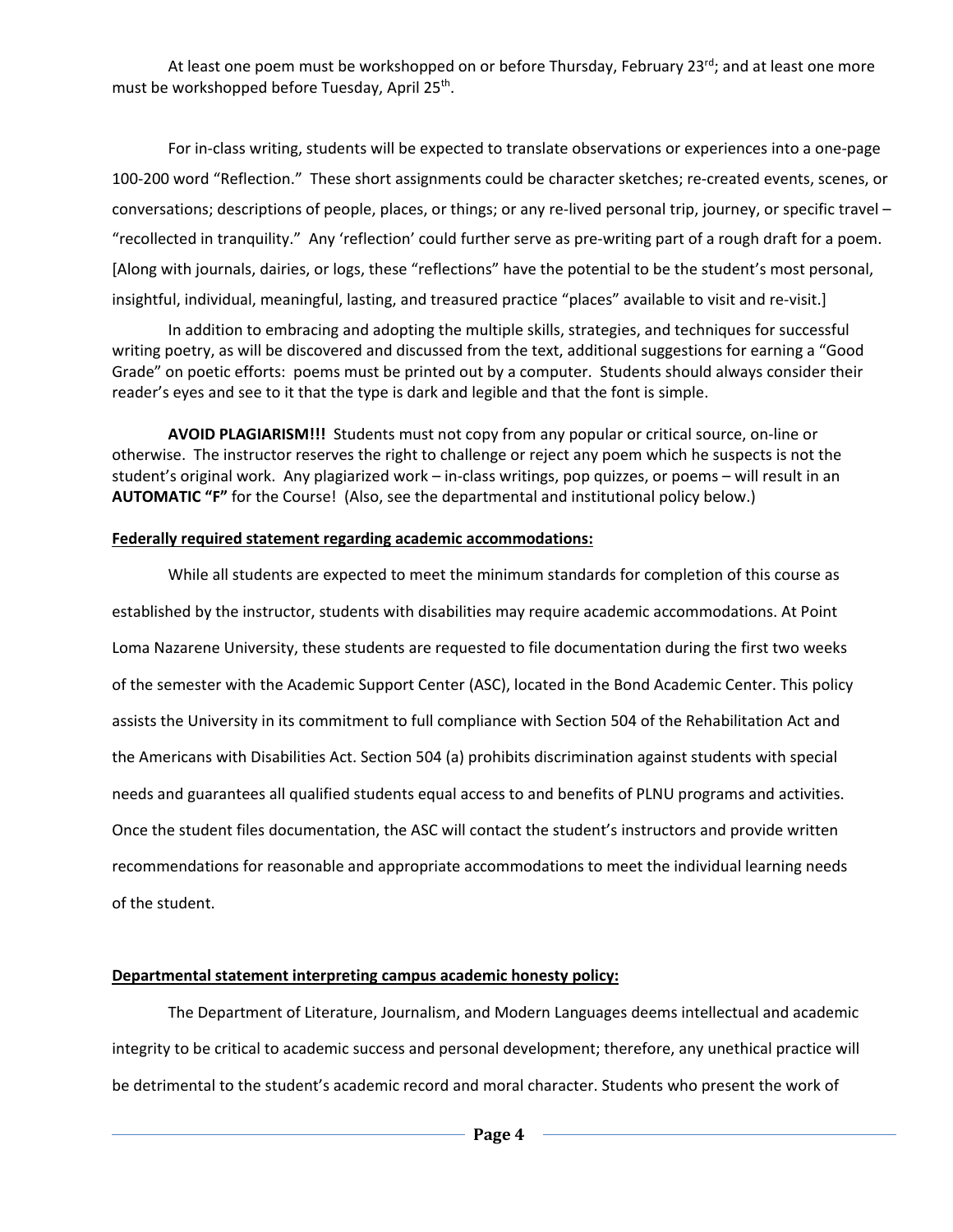others, which includes but is not limited to borrowing another student's work, buying a paper, or using the thoughts or ideas of others as if their own (using information in a paper without citation), commit plagiarism. Students will be held accountable for plagiarized material whether the material was plagiarized intentionally or unintentionally. Plagiarized work will result in a failing grade for the assignment and possibly for the course. In either event, a written report will be filed with the department chair and area dean. The dean will review the report and submit it to the provost and the vice president for student development. It will then be placed in the student's academic file.

#### **Statement concerning final examinations:**

The published time for the final examination is one of the considerations when enrolling for a course. Students are expected to arrange their personal affairs to fit the examination schedule. The Final Examination for this course will take place on Tuesday, May 2<sup>nd</sup>, from 10:30 A.M. to 1:00 P.M.

#### **INCLUSIVE LANGUAGE**

The School of Theology and Christian Ministry is committed to the equality of women and men. Recognizing that people have often used the English language in ways that imply the exclusion or inferiority of women, the school urges students, faculty and staff to avoid sexist language in public discourse, in classroom discussion, and in their writings.

Because the Literature, Journalism, and Modern Language department recognizes the power of language, all public language used in this course, including written and spoken discourse, will be inclusive. This standard is outlined by all major academic style guides, including MLA, APA, and Chicago, and is the norm in universitylevel work.

Information from the *MLA Handbook*: "Because good scholarship requires objectivity, careful writers of research papers avoid language that implies unsubstantiated or irrelevant generalizations about such personal qualities as age, economic class, ethnicity, political or religious beliefs, race, or sex." (MLA Handbook, Sections 1.10 and  $1.11$ —on pp. 60-63 in the  $6<sup>th</sup>$  ed.)

Information from the *Chicago Manual of Style*: "Biased Language—language that is either sexist or suggestive of other conscious or subconscious prejudices that are not central to the meaning of the work—distracts and may even offend readers, and in their eyes makes the works less credible." (Chicago Manual of Style, Section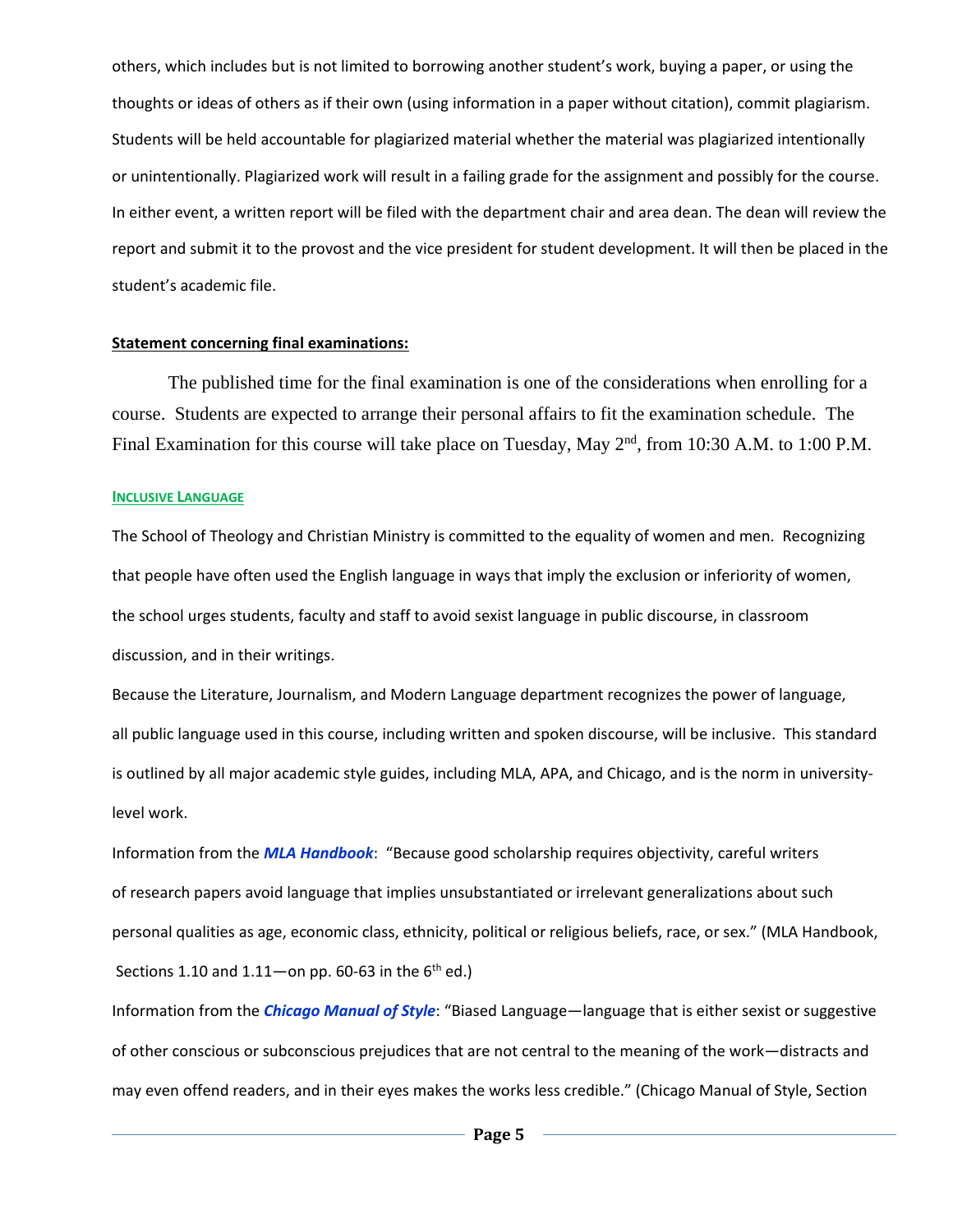### *APA Manual*[: http://www.apastyle.org/](http://www.apastyle.org/)

*Inclusive Language Handbook: A Practical Guide to Using Inclusive Language* by Don Thorsen &

Vickie Becker, Wesleyan/Holiness Women Clergy: [http://www.whwomenclergy.org/booklets/inclusive\\_language.php](http://www.whwomenclergy.org/booklets/inclusive_language.php)

#### **PUBLIC DISCOURSE**

Much of the work we will do in this class is cooperative, by nature of the class discussions and general feedback given to written work and/projects; thus you should think of all your writing and speaking for and in class as public, not private, discourse. By continuing in this class, you acknowledge that your work will be viewed by others in the class.

### **MAINTAINING YOUR OWN CLASS SCHEDULE THROUGH ONLINE REGISTRATION**

Students are responsible to maintain their own class schedules. Should the need arise (personal emergencies, poor performance, etc.) to drop this or any course, students are responsible to drop (provided the drop date meets the stated calendar deadline established by the university) their own course(s) and to make sure that all necessary forms (online or paper) are completed. Simply ceasing to attend a course or failing to follow through to arrange for a change of registration (drop/add) may result in a grade of F on the official transcript.

With regard to technology in the classroom, if you choose to use your laptop or some other electronic device in class to take notes, be sure that you are sitting in the front row with your screen readily and easily available to my sight line; if you're not in the first row and if your screen is not accessible to me when I stand next to you, then I will assume you are surfing, e-mailing, I-Ming, text-messaging, or playing solitaire or some other mindless activity counterproductive to academic enlightenment. Should that be the case, you will receive a Zero for the Day; 3 Zeroes for the Day will result in a snail-mail letter from me to you and copied to your parents in which I will recommend that you drop out of school and stop stealing your parents' money. In addition, a cell phone that "rings" in class will also earn a Zero for the Day.

### **PLNU MISSION STATEMENT: To Teach. To Shape. To Send.**

Point Loma Nazarene University exists to provide higher education in a vital Christian community where minds are engaged and challenged, character is modeled and formed, and service becomes an expression of faith. Being of Wesleyan heritage, we aspire to be a learning community where grace is foundational, truth is pursued, and holiness is a way of life.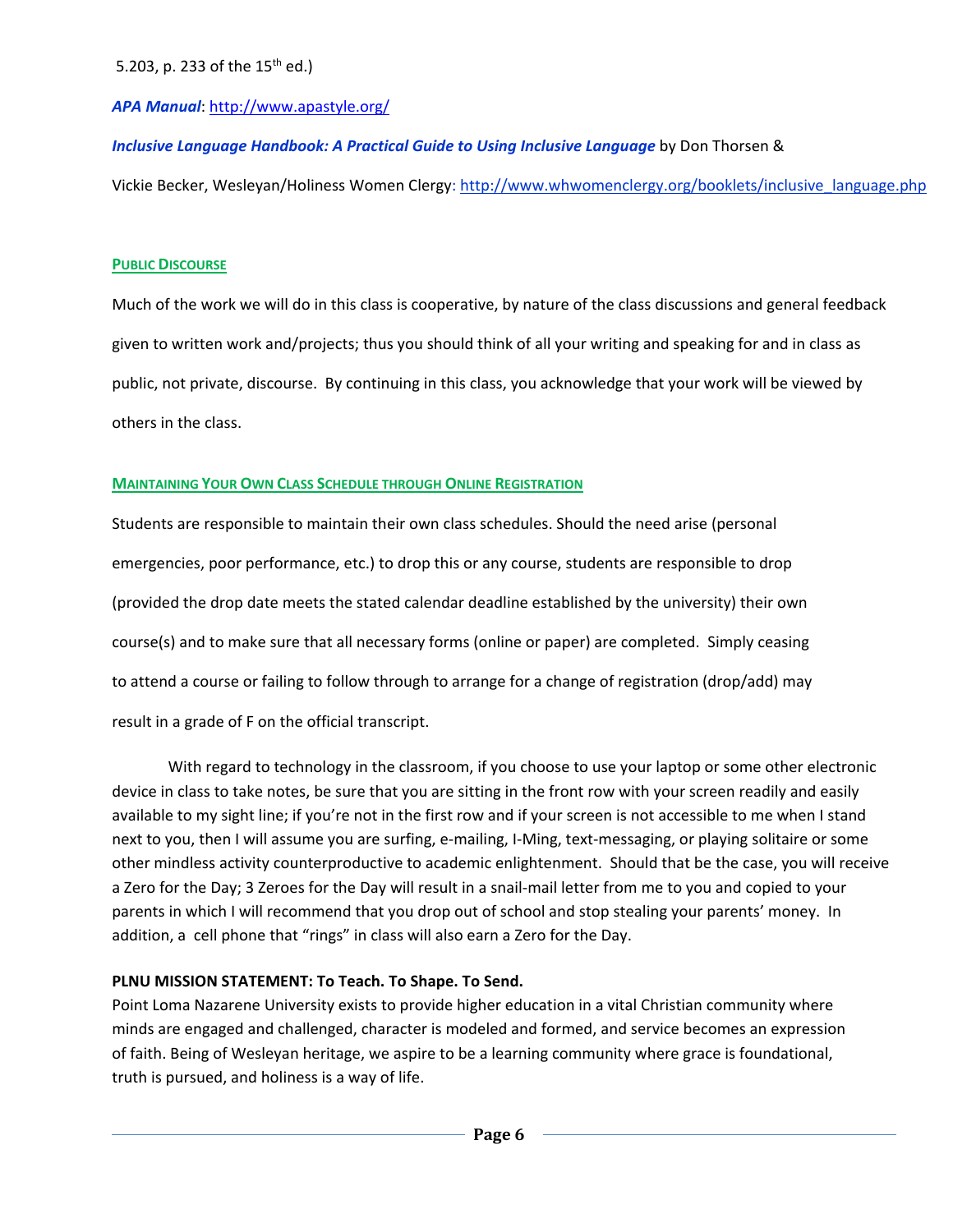#### **LJML DEPARTMENT MISSION STATEMENT**

Welcome to the Department of Literature, Journalism and Modern Languages. Embodying the core values of a Christian liberal arts education in the Wesleyan theological tradition, and focusing on the power of language and story to shape us and our world, the LJML Department and programs will provide students with knowledge, skills, and experiences to equip them to understand, interpret, analyze, evaluate, and create texts as linguistic and/or artistic expressions of diverse human experiences. We value reading, writing, resear speaking, and discussing as profound means of participating in the redemptive work of God in all of creation. The following document will provide you with the information sources and information guidelin University and Departmental policies that apply to all courses taken in this Department.

#### **COURSE CREDIT HOUR INFORMATION**

This class meets the Carnegie Unit minimum requirement of 750 minutes of instructional time + 1500

minutes of out-of-class work per 1 unit of credit. Specific details about how the class meets these

requirements are included here in the course syllabus.

#### **ATTENDANCE AND PARTICIPATION**

Regular and punctual attendance at all classes is considered essential to optimum academic achievement. If the student is absent from more than 10 percent of class meetings, the faculty member has the option of filing a written report which may result in de-enrollment. If the absences exceed 20 percent, the student may be de-enrolled without notice. If the date of de-enrollment is past the last date to withdraw from a class, the student will be assigned a grade of W or WF consistent with university policy in the grading section of the catalog. See Academic Policies in the undergrad student catalog: [Policy Statements:](http://catalog.pointloma.edu/content.php?catoid=8&navoid=864) [Class Attendance](http://catalog.pointloma.edu/content.php?catoid=8&navoid=864#Class_Attendance)

#### **FINAL EXAMINATION POLICY**

Successful completion of this class requires taking the final examination **on its scheduled day and time**. The final examination schedule is posted on the Class Schedules site. If a student has more than three (3) final examinations on the same day, the student is authorized to contact each professor in order to work out an alternate time for one of those examinations. See Class Schedules for the final exam schedule for your classes.

## **Assessments and Measurements**

The Final Grade for this course will be determined on the following basis: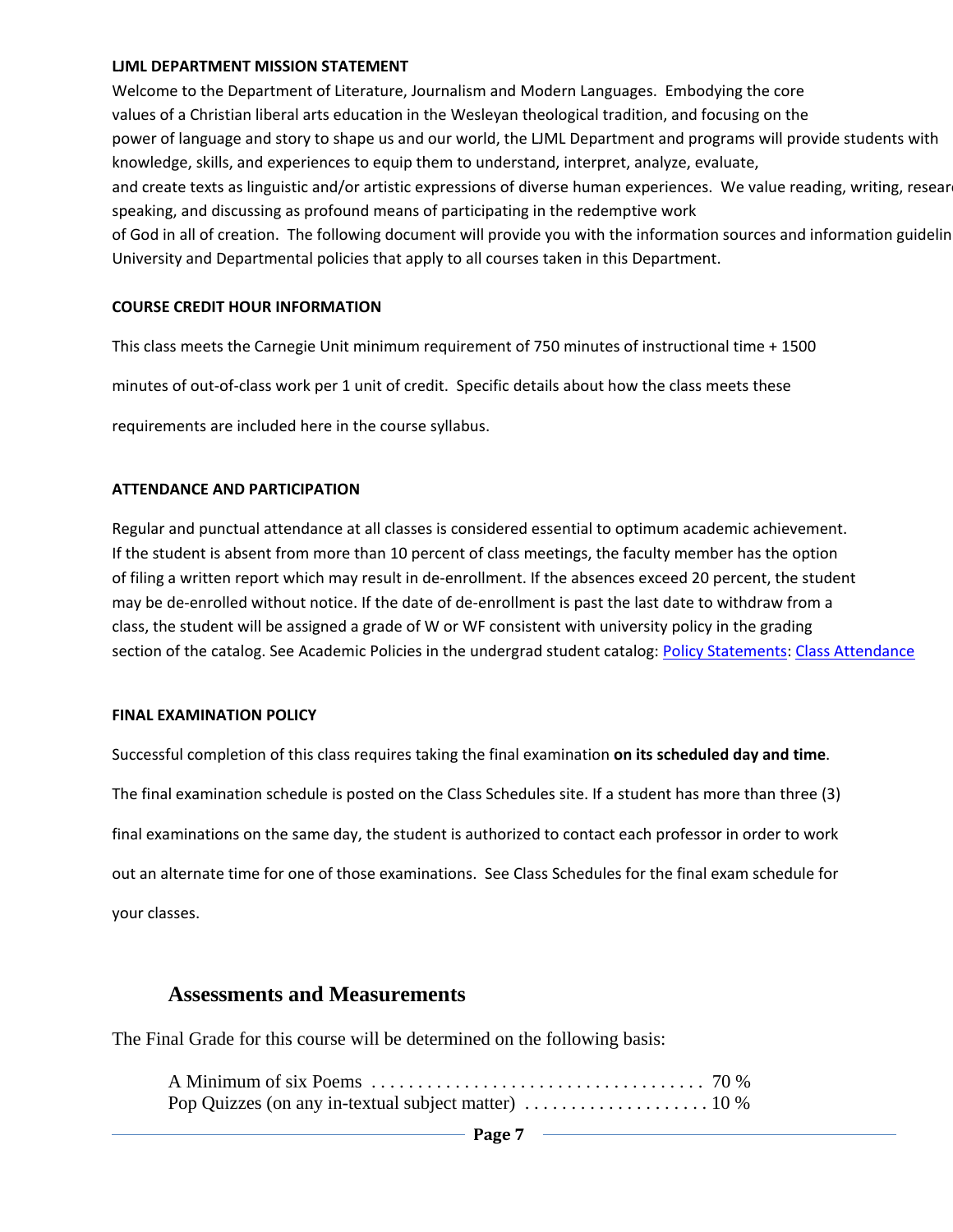In addition, the Final Grade can be affected positively or negatively by the following factors:

 $++++$  faithful attendance in class and active participation in discussions and "activities"; - - - - - - excessive absences, inattention in class, general lack of interest and punctuality.

[For THE SCHEDULE OF ASSIGNMENTS listed below under the **Course of Study**, all page Numbers and chapter headings refer to the main texts, *Writing Poetry.* The assigned reading for any given day should be read **prior to** attending class on that given day. Keep in mind also that the syllabus is a contract between the student and the instructor. The student is responsible for keeping this document and for referring to it for daily assignments. Losing the syllabus or failing to consult it is no excuse for being unprepared for class. Finally, the **Course of Study** is subject to change for a variety of reasons, at the instructor's discretion.]

| <b>DATE</b> | <b>TOPIC</b>                      | <b>READING DUE</b>              | <b>ASSIGNMENT</b> |
|-------------|-----------------------------------|---------------------------------|-------------------|
| Th $1/12$   | Introduction to the Course        |                                 |                   |
|             | "Starting Out"                    | <b>Writing Poems: Chapter 1</b> |                   |
| T1/17       | "Subject Matter"                  | Writing Poems: Chapter 6        |                   |
|             | <b>Student Poems and Handouts</b> |                                 |                   |
| Th $1/19$   | "Subject Matter"                  | <b>Writing Poems: Chapter 6</b> |                   |
|             | <b>Student Poems and Handouts</b> |                                 |                   |
| T1/24       | "Metaphor"                        | <b>Writing Poems: Chapter 7</b> |                   |
|             | <b>Student Poems and Handouts</b> |                                 |                   |
| Th $1/26$   | "Metaphor"                        | <b>Writing Poems: Chapter 7</b> |                   |
|             | <b>Student Poems and Handouts</b> |                                 |                   |
| T1/31       | "Metaphor"                        | Writing Poems: Chapter 7        |                   |
|             | <b>Student Poems and Handouts</b> |                                 |                   |
| Th $2/2$    | "Tale, Teller, and Tone"          | <b>Writing Poems: Chapter 8</b> |                   |
|             | <b>Student Poems and Handouts</b> |                                 |                   |
| T2/7        | "Tale, Teller, and Tone"          | Writing Poems: Chapter 8        |                   |
|             | <b>Student Poems and Handouts</b> |                                 |                   |

### **COURSE SCHEDULE AND ASSIGNMENTS**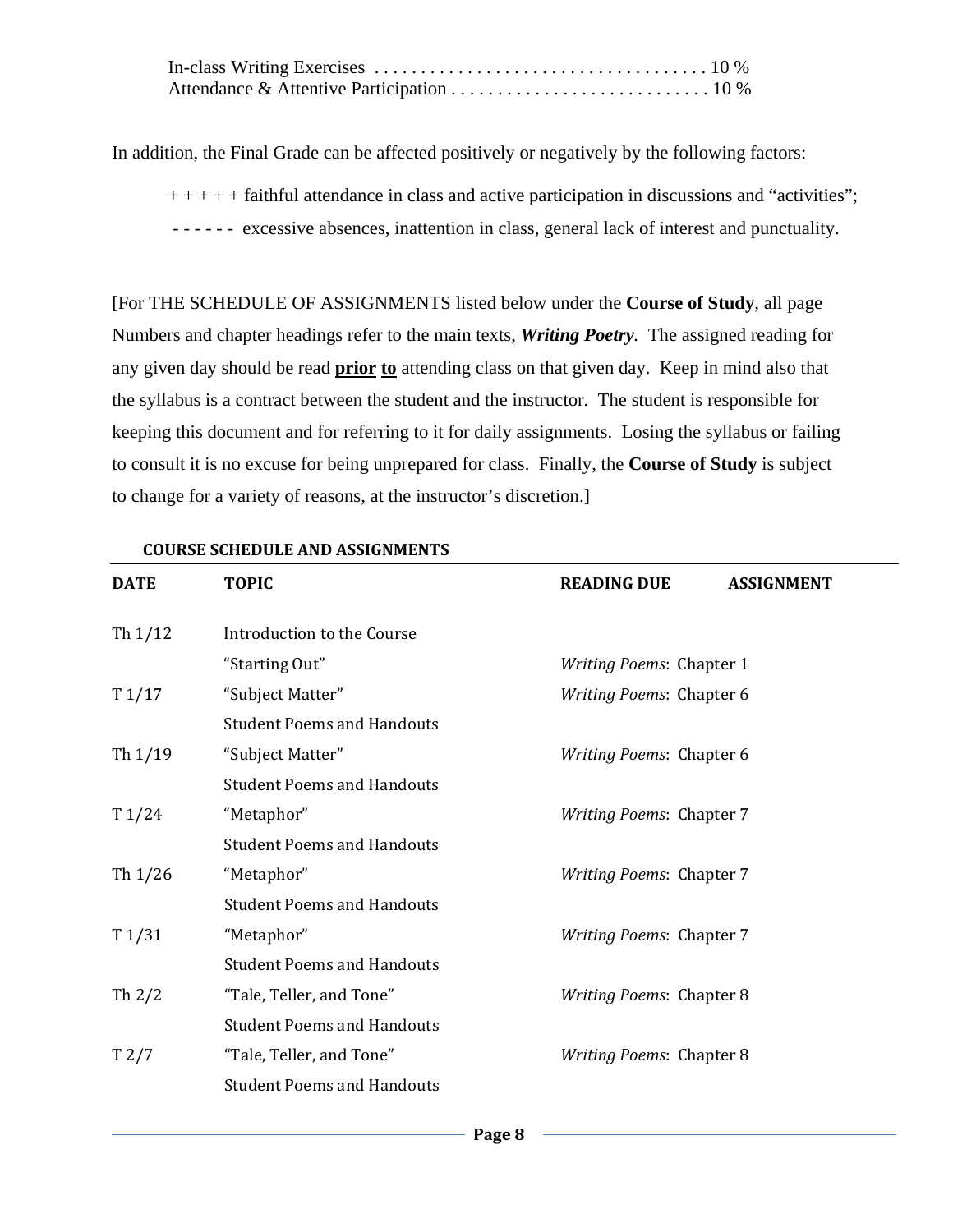| Th $2/9$        | "Tale, Teller, and Tone"          | Writing Poems: Chapter 8         |
|-----------------|-----------------------------------|----------------------------------|
|                 | <b>Student Poems and Handouts</b> |                                  |
| T2/14           | "The Mysteries of Language"       | Writing Poems: Chapter 9         |
|                 | <b>Student Poems and Handouts</b> |                                  |
| Th 2/16         | "The Mysteries of Language"       | Writing Poems: Chapter 9         |
|                 | <b>Student Poems and Handouts</b> |                                  |
| T2/21           | "The Mysteries of Language"       | Writing Poems: Chapter 9         |
|                 | <b>Student Poems and Handouts</b> |                                  |
| Th $2/23$       | "Finding the Poem"                | Writing Poems: Chapter 10        |
|                 | <b>Student Poems and Handouts</b> |                                  |
|                 | Last Day to Workshop a 1st Poem   |                                  |
| T2/28           | "Finding the Poem"                | <b>Writing Poems: Chapter 10</b> |
|                 | <b>Student Poems and Handouts</b> |                                  |
| Th $3/2$        | "Finding the Poem"                | Writing Poems: Chapter 10        |
|                 | <b>Student Poems and Handouts</b> |                                  |
| T3/14           | "Finding the Poem"                | Writing Poems: Chapter 10        |
|                 | <b>Student Poems and Handouts</b> |                                  |
| Th $3/16$       | "Finding the Poem"                | Writing Poems: Chapter 10        |
|                 | <b>Student Poems and Handouts</b> |                                  |
| T3/21           | "Form"                            | <b>Writing Poems: Chapter 2</b>  |
|                 | <b>Student Poems and Handouts</b> |                                  |
| Th 3/23         | "Form"                            | <b>Writing Poems: Chapter 2</b>  |
|                 | <b>Student Poems and Handouts</b> |                                  |
| T3/28           | "Making the Line (I)"             | <b>Writing Poems: Chapter 3</b>  |
|                 | <b>Student Poems and Handouts</b> |                                  |
| Th $3/30$       | "Making the Line (I)"             | <b>Writing Poems: Chapter 3</b>  |
|                 | <b>Student Poems and Handouts</b> |                                  |
| T4/4            | "Making the Line (I)"             | <b>Writing Poems: Chapter 3</b>  |
|                 | <b>Student Poems and Handouts</b> |                                  |
| Th $4/6$        | "Making the Line (II)"            | Writing Poems: Chapter 4         |
|                 | <b>Student Poems and Handouts</b> |                                  |
| $T\frac{4}{11}$ | "Making the Line (II)"            | Writing Poems: Chapter 4         |
|                 | <b>Student Poems and Handouts</b> |                                  |